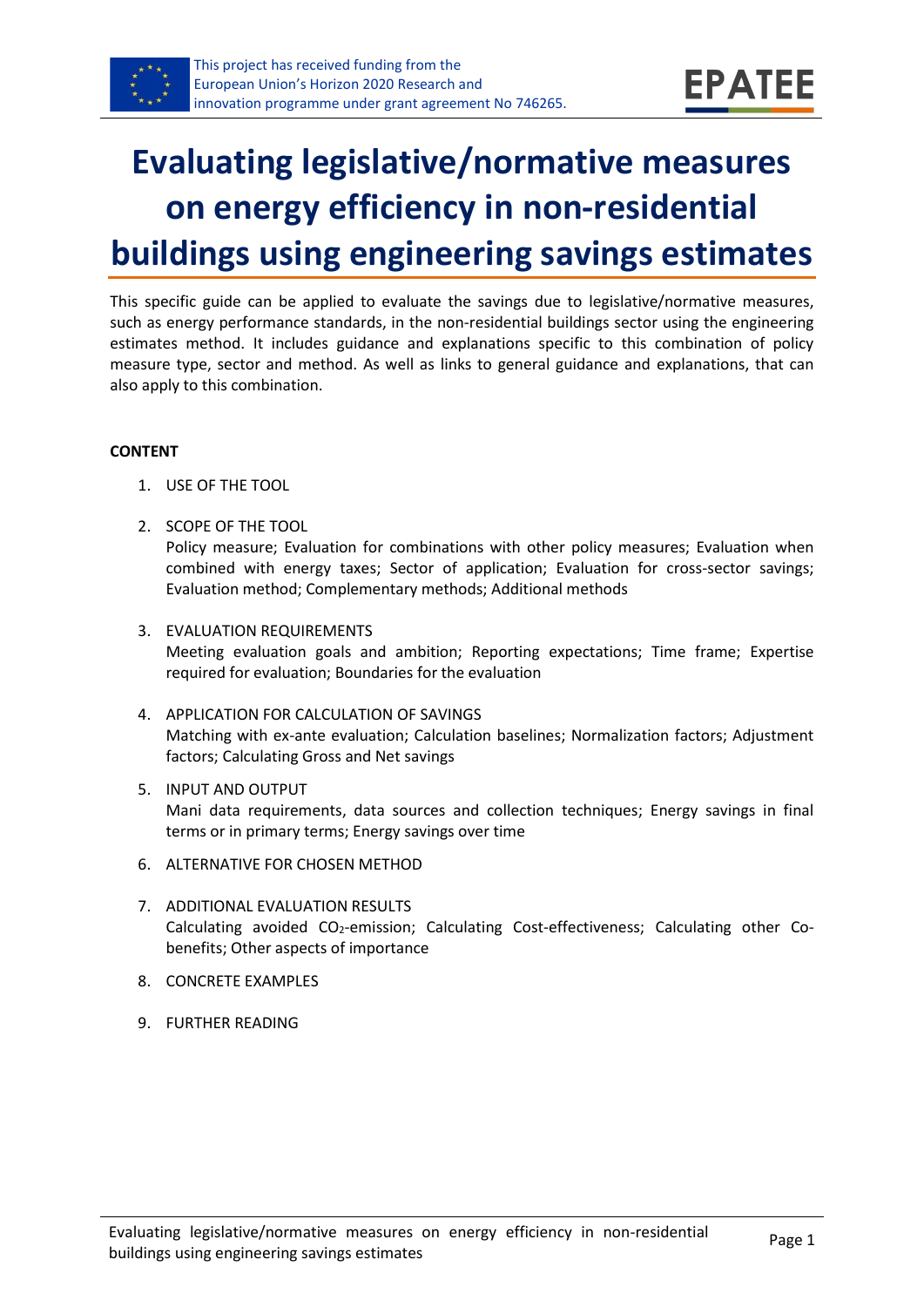# **1 | USE OF THE GUIDE – AUDIENCE, OBJECTIVES AND FOCUS**

The primary **audience** for this guide concerns energy efficiency programme designers, implementers or supervisors, and evaluators looking for guidance on the evaluation process of energy savings in the scope of this tool.

Although the application of the tool will generally concern the (sub)national level, account will be taken of issues at EU level when relevant (e.g. the specific format of saving figures for the EED).

This guide is not about the preceding step in the evaluation process, the choice of the method. About this previous step in the evaluation process, see the guidance provided [here.](https://www.epatee-toolbox.eu/wp-content/uploads/2019/04/epatee_integrating_evaluation_into_policy_cycle.pdf) However, after presenting the capabilities and limitations of the tool at hand, the user will be offered alternatives for the method within this tool (see sectio[n 6\)](#page-0-0).

The **objective** of this guide is to provide:

- Information on the scope of the tool that enables the user to decide whether this tool is suited to his/her needs, and whether complementary or additional method(s) could be needed or useful (sectio[n 2\)](#page-0-1);
- Guidance about specifying the evaluation objectives and requirements (section [3\)](#page-0-2);
- Guidance about key methodological choices to calculate energy savings (section [4\)](#page-0-3);
- Guidance about the inputs (data requirements) and outputs of the method (energy savings metrics) (sectio[n 5\)](#page-0-4)**;**
- Possible alternative methods (with pros and cons) (section [6\)](#page-0-0)
- Background about evaluation results other than energy savings (sectio[n 7\)](#page-0-5);
- Relevant examples, case studies and/or good practices (section [8\)](#page-0-6);
- Relevant references for further reading (section [9\)](#page-0-7).

The specific guide is intended for assessing realised (ex-post) energy savings. However, earlier (exante) evaluations of expected savings are taken into account if available (see section [4\)](#page-0-3).

The **focus** of the tool is on impact evaluation, i.e. determining the energy savings, but not on how this has been reached through a step by step process with intermediate results (process evaluation).

Readers looking for the basic and general principles of energy efficiency evaluation may find the following [link](https://www.epatee-toolbox.eu/evaluation-principles-and-methods/) useful.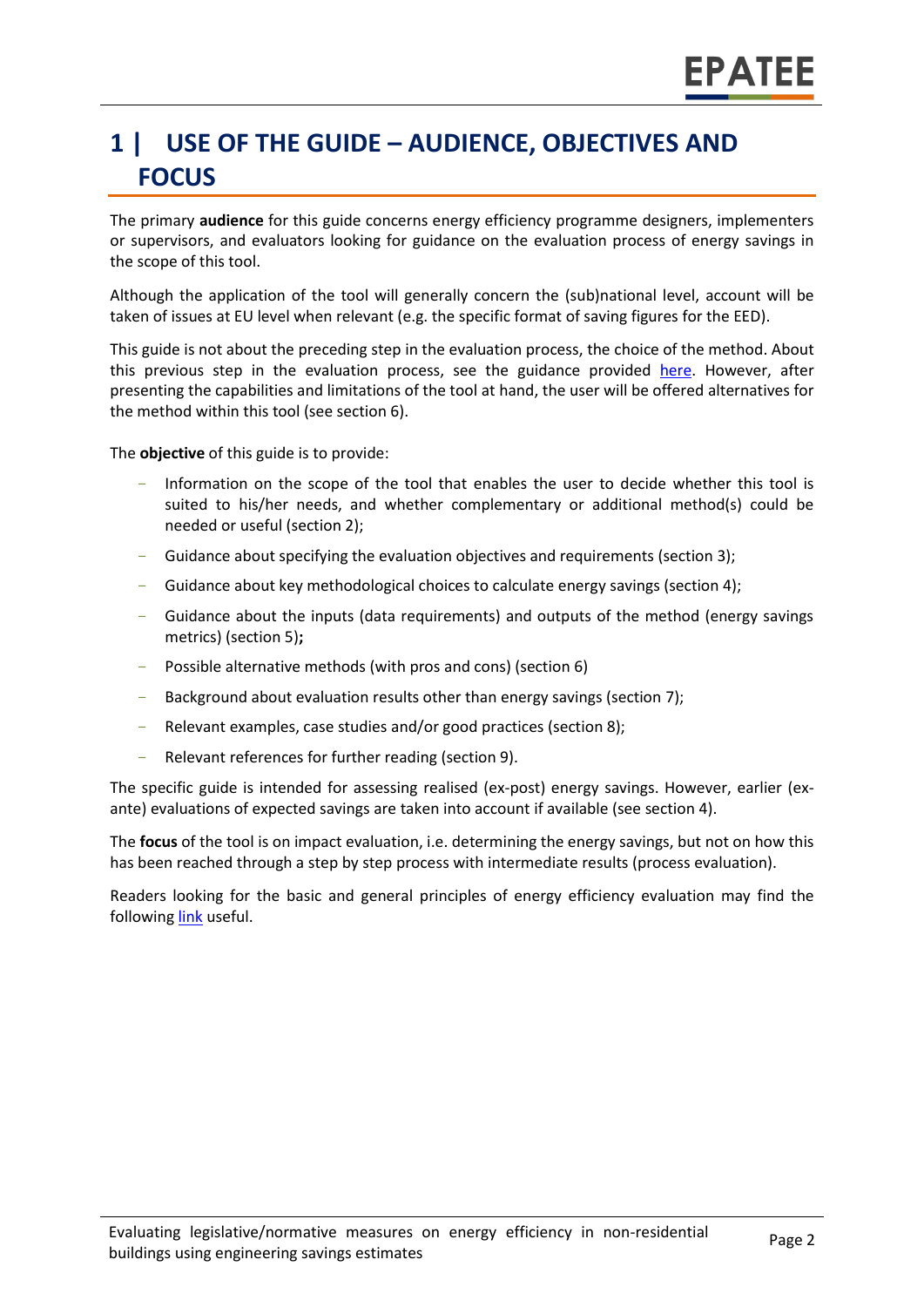# **2 | SCOPE OF THE TOOL – POLICY, SECTOR and METHOD**

#### **2.1 About legislative / normative measures**

Normative legislative measures in residential buildings in practice come down to efficiency standards. For standards, a distinction can be made between *specific standards* on for example insulation (e.g. the heat resistance of double glazing) or boilers (minimum conversion efficiency standards) and *system-wide energy performance standards* (e.g. maximum gas consumption for new dwellings).

The policy measure type described in this guide is restricted to system-wide standards. These standards are associated with energy performance certificates and coefficients. Allocating an energy performance certificate or coefficient is no guarantee that the actual energy consumption will be in line with the certificate. To get to know the actual energy consumption, an evaluation by measuring or billing analysis is necessary.

Another aspect that has a large influence on energy consumption in this case is the behaviour of the occupants and the occupancy rate of dwellings. When it is not possible to gather individual data by performing interviews, the monitoring and evaluation should be done for a group of (comparable) buildings, where individual differences no longer play a role.

More information and examples on the different subtypes residing under the main type **(legislative / normative measures)** can be found [here](http://www.measures-odyssee-mure.eu/) and [here.](https://www.epatee-lib.eu/)

More detailed information on the evaluation of legislative / normative measures can be found [here.](https://ec.europa.eu/energy/intelligent/projects/en/projects/emeees)

#### **2.2 Evaluation for a combination of policy measure types**

This specific guidance addresses legislative / normative measures. When legislative / normative measures are combined with other policy measure types it is assumed that the overall savings are mainly resulting from the policy measure at hand. However, the evaluation concerns the combined savings effect of both policy measures.

The tool is not capable of attributing part of the (overall) calculated savings to each of the policy measures (see also double counting in the section on Gross to Net savings).

#### **2.3 Evaluation when combined with energy taxes**

The calculated savings effect for legislative / normative measures will overlap with that of the energy tax. The tool is not capable of attributing part of the (overall) calculated savings to either the policy measures at hand or the energy tax. For dealing with this overlap, see section on Gross to Net savings.

### **2.4 About non-residential buildings**

Information on (sub)sectors defined in the Toolbox can be found [here,](https://www.epatee-toolbox.eu/wp-content/uploads/2018/10/Definitions-and-typologies-related-to-energy-savings-evaluation.pdf) chapter 2, p.17

Most non-residential buildings concern offices, schools, hotels, shops, etc. in various parts of the services sectors, but office buildings in industrial sectors are also part of non-residential buildings.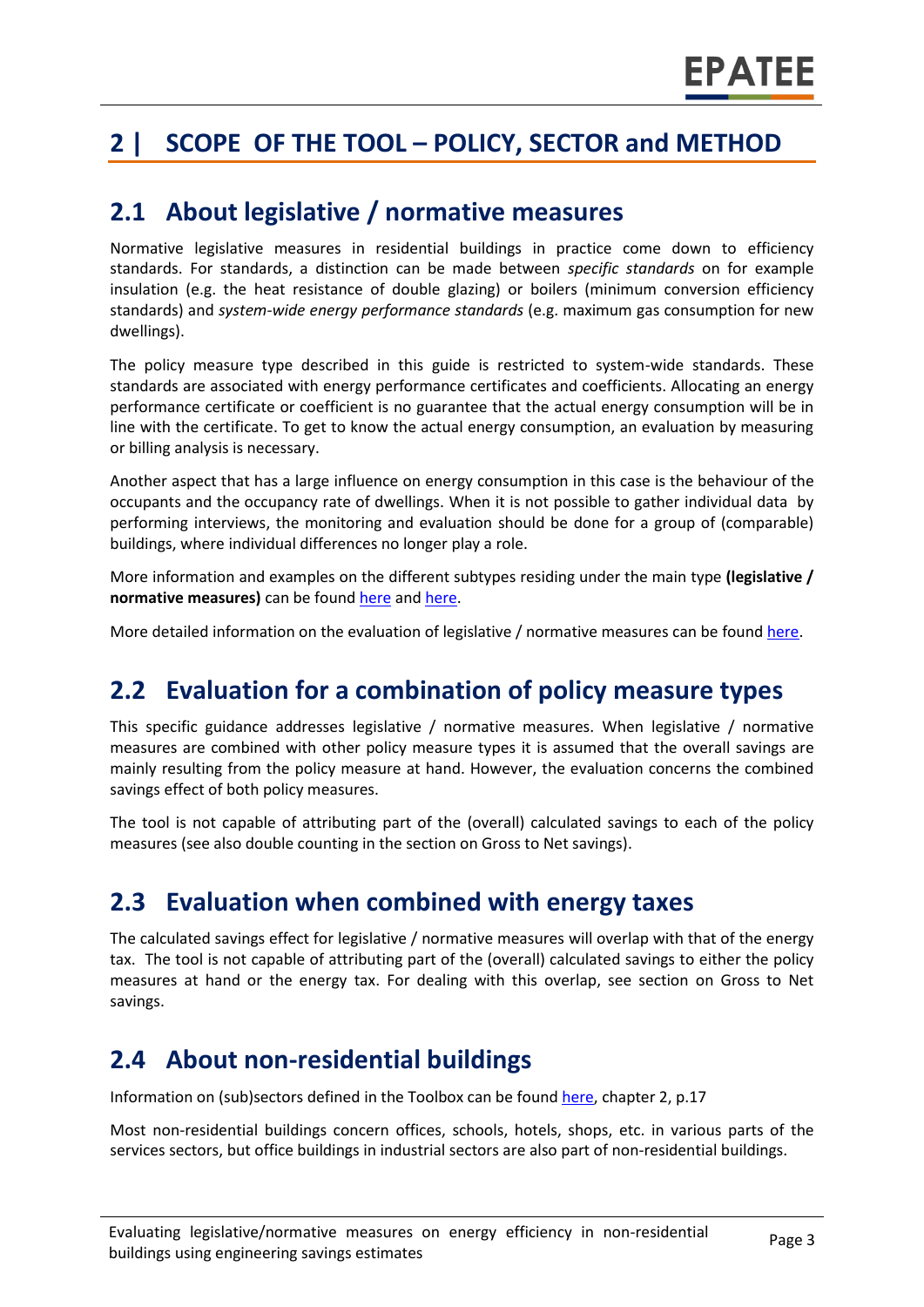The buildings sector, both non-residential (in this specific guidance tool) and residential buildings are characterized by high dependency of energy consumption from insulation and other energy efficiency or energy generation technologies. Evaluation has to distinguish between new buildings that can be planned including energy efficient technologies from the start, and renovation of existing buildings where new technologies have to be adapted to the building's given infrastructure. Due to the fundamental differences between implementing savings actions in existing and new buildings, evaluation methods can differ. Where necessary this tool will distinguish the two cases.

### **2.5 About engineering estimates**

Information about the various evaluation methods can be found [here,](https://www.epatee-toolbox.eu/wp-content/uploads/2019/04/Saving_calculation_methods_for_EPATEE_Toobox_2019_04_24.pdf) table 1 and 2. This source also covers the combination of the method at hand with other methods, which will be dealt with below.

Engineering estimates for energy savings employ a detailed analysis. This can be done using calibrated simulation or more or less complex modelling of an individual unit (e.g. an energy balance of an individual building) or an individual company (each unit is a participant of the company)

## **2.6 Complementary methods to determine total savings**

Complementary methods are methods that are required, in addition to the primary selected method, to calculate energy savings.

The method at hand is meant to calculate unitary savings for one building. These unitary savings should be multiplied by the number of actions or participants in order to have the calculated total savings. The number of actions or participants can be obtained in various ways. See the link [here,](https://www.epatee-toolbox.eu/wp-content/uploads/2019/04/Saving_calculation_methods_for_EPATEE_Toobox_2019_04_24.pdf) table 2 and 3 for more information. The number of actions is sometimes directly available from the monitoring of policy measures, such as in case of a subsidy scheme. Possible complementary methods are direct monitoring of the actions or participants, statistics or sales and market data.

The unitary savings calculated with the method at hand may vary due to the non-uniform nature of the saving action. In that case the total savings are calculated by summing up the unitary savings for all saving actions (instead of multiplication average unitary savings with number of actions).

### **2.7 Additional methods to increase reliability of the results**

An additional method can be applied on top of engineering estimates to improve the reliability of the evaluation results and/or the cost-effectiveness of the evaluation approach.

The engineering estimates method is very suitable for calculating the savings for a complex energy using system like a non-residential building or specific industrial processes. Engineering calculations include assumptions (e.g. about behaviors) that can create uncertainties in the results. It can therefore be useful to check the engineering estimates with measurement (direct measurement or billing analysis) as additional method. The combination can increase the reliability of the savings figures in a cost-effective way. For possible combinations with an additional method see chapter 6 [here.](https://www.epatee-toolbox.eu/wp-content/uploads/2019/04/Saving_calculation_methods_for_EPATEE_Toobox_2019_04_24.pdf)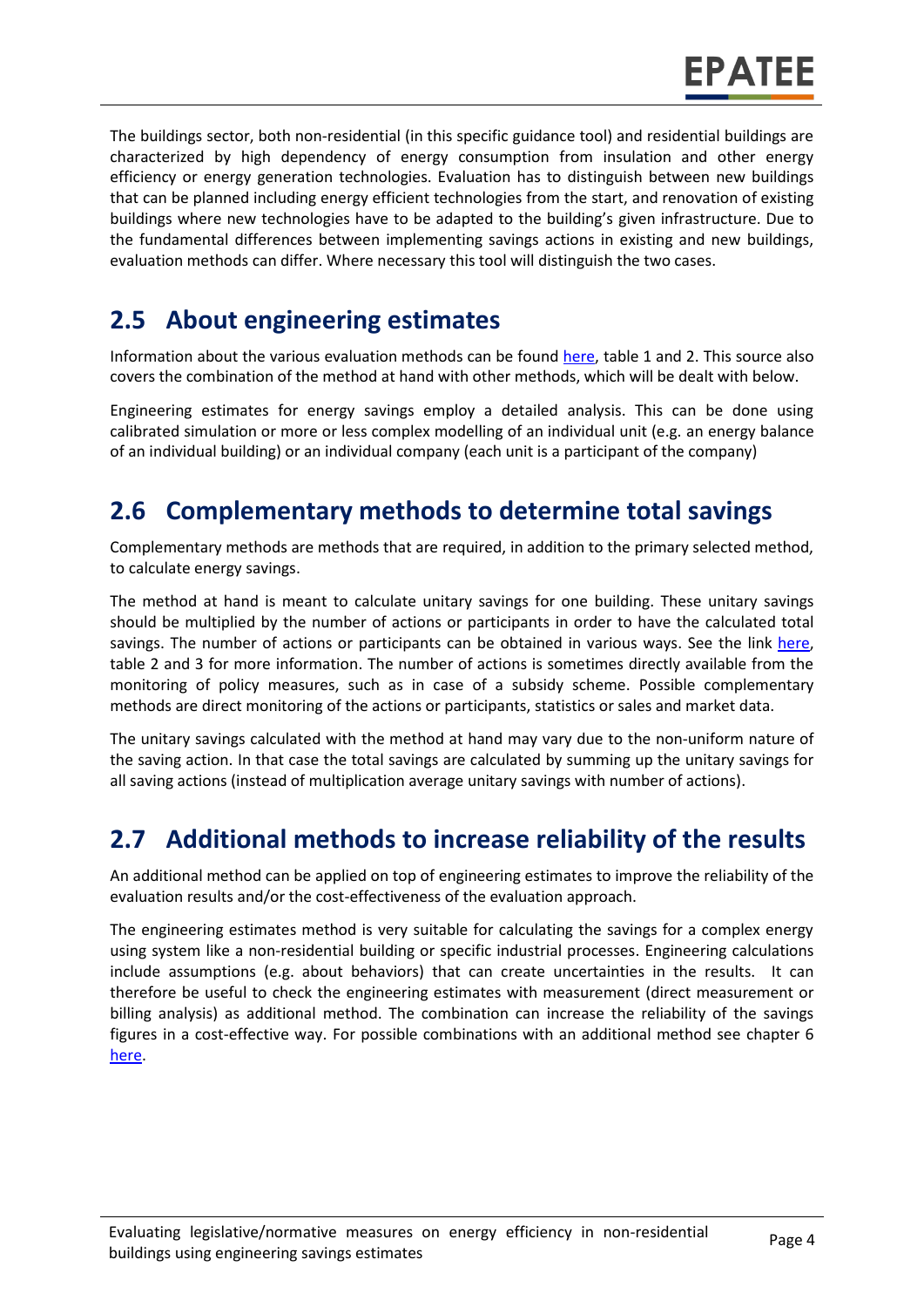# **3 | EVALUATION OBJECTIVES and REQUIREMENTS**

#### **3.1 Meeting evaluation goals and ambition**

The table shows whether this tool can be used to report on general evaluation goals or criteria. See also this [document.](https://www.epatee-lib.eu/media/docs/D4_EMEEES_Final.pdf)

| General types of evaluation goals or criteria                             | Level of ambition                                                     | <b>Remarks</b>                                                                                     |
|---------------------------------------------------------------------------|-----------------------------------------------------------------------|----------------------------------------------------------------------------------------------------|
| Calculation of realized energy savings from saving<br>actions             | Fair<br>(renovated<br>buildings)/Good<br>(new building <sup>1</sup> ) | Depending<br>on<br>monitoring quality                                                              |
| Calculation of energy savings attributed to the policy<br>measure(s)      | (renovated<br>Low<br>buildings)/Fair<br>(new buildings)               | difficulties<br>Due<br>to<br>with additionality                                                    |
| Cost-effectiveness of saving action (for end-users)                       | Fair                                                                  | <b>Depending</b><br>on<br>quality of<br>saving<br>calculations                                     |
| Cost-effectiveness of policy (government spending)                        | Low                                                                   | difficulties<br>Due<br>to<br>additionality.<br>with<br>Government<br>spending is<br>nearly<br>zero |
| CO <sub>2</sub> -emission reduction from saving actions                   | (renovated<br>Fair<br>buildings)/Good<br>(new building)               | <b>Depending</b><br>on<br>quality of<br>saving<br>calculations                                     |
| $CO2$ -emission<br>reduction attributed to<br>the<br>policy<br>measure(s) | (renovated<br>Low<br>buildings)/Fair<br>(new buildings)               | difficulties<br>Due<br>to<br>with additionality                                                    |

For more information on verification of actual energy savings and attribution/baseline/corrections, see section 4, and for cost-effectiveness and emission reduction see section 7.

Further evaluation results can be included like CO<sub>2</sub>-emissions savings or macroeconomic effects.

 $\overline{\phantom{a}}$ 

 $<sup>1</sup>$  For new buildings the effect of standards as policy measure is quite reliable given a well-defined baseline</sup>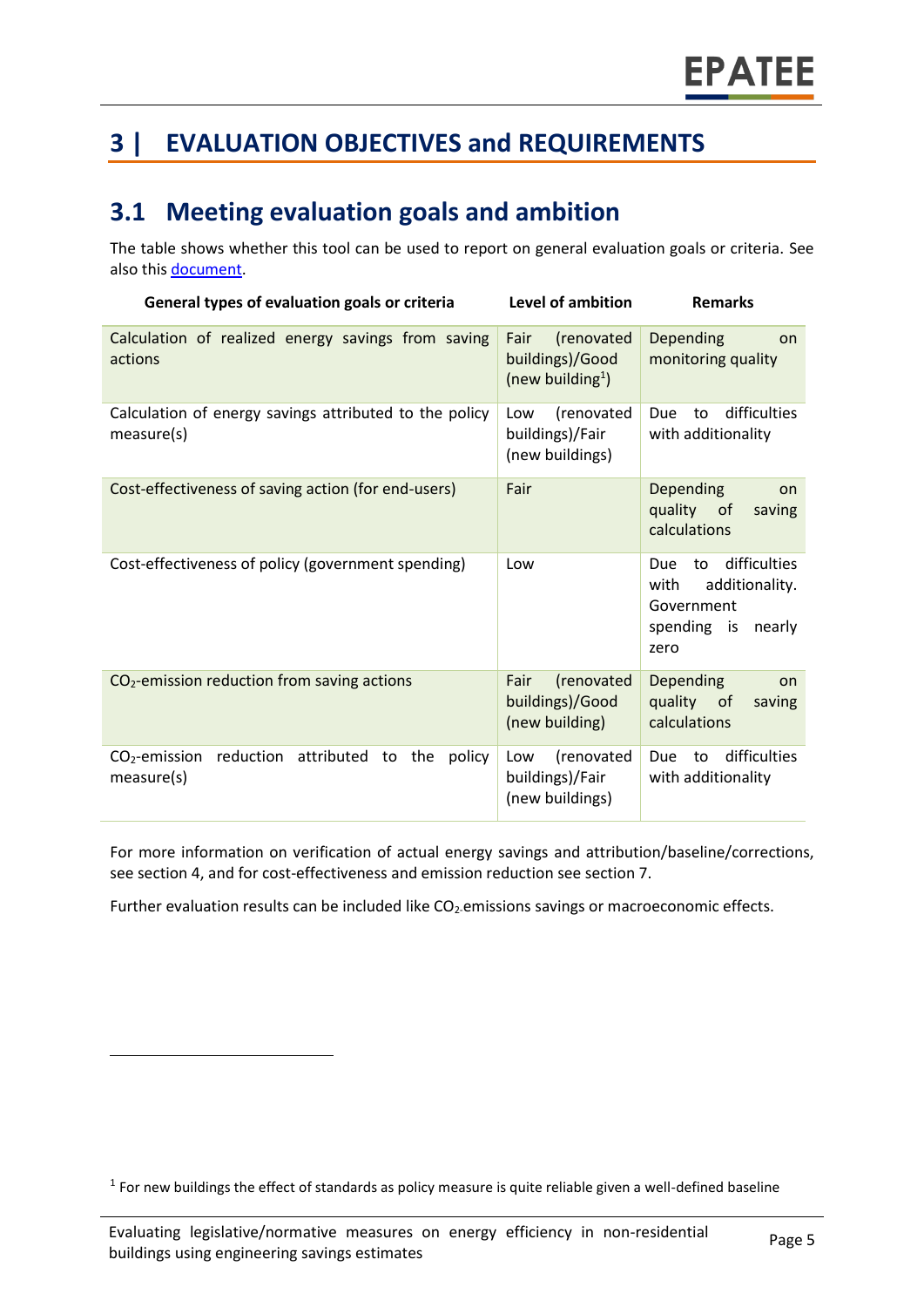### **3.2 Reporting expectations**

- Gross and Net savings, these are the savings that are calculated by the method of engineering estimates (gross) or the adjusted savings directly attributed to the policy measure (net). See further in section 4 of this guide under the heading of Calculating Gross and Net savings.
- Yearly or cumulative savings, these energy savings can be ranked as cumulative over a specific period or on a yearly basis.

# **3.3 Time frame for evaluation**

The length of the period under evaluation is dependent on the active period of the policy measure, the need to monitor developments before the implementation of savings actions (in case of methods based on before/after saving actions), and the time needed to present (reliable enough) results or impacts that fit into the decision making process. In some cases, the periodicity of evaluation can be set by law. Because legislative action applies to everyone, it is not possible to conduct analyses using treatment and comparison groups. Therefore, it is important for establishing a baseline for additionality (see section "calculation baselines") before the implementation of the policy.

The planning of evaluation activities concerns regular monitoring of energy consumption and factors that define consumption, intermediate check of (ex-ante) estimated (unitary) savings through measuring or surveys, intermediate evaluations to improve the policy implementation and the final evaluation and reporting. If the engineering estimate method is not combined with physical ex-post measurements for verification, the timeframe for evaluation is relatively low. It can already be performed after the finalizing the planning phase for the energy efficiency action. See also planning of evaluation in the lin[k here.](https://www.epatee-toolbox.eu/wp-content/uploads/2019/04/epatee_integrating_evaluation_into_policy_cycle.pdf)

### **3.4 Expertise needed for chosen method**

Knowledge about behaviour of people, designing interviews and interviewing skills, as well as analytical and statistical knowledge for comparisons is needed for a sound evaluation.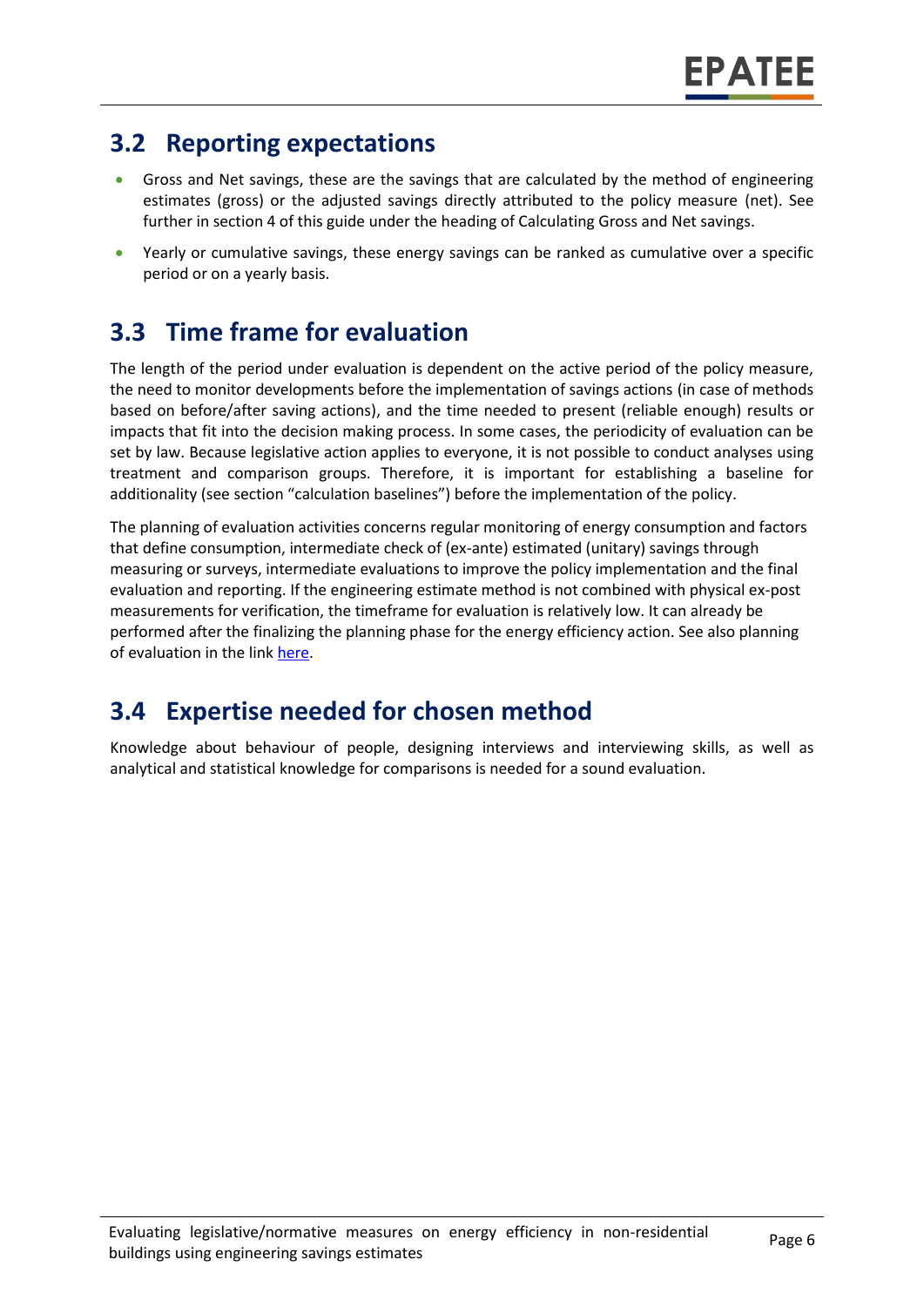# **4 | KEY METHODOLOGICAL CHOICES FOR CALCULATION OF ENERGY SAVINGS**

General principles of calculating realized savings using different methods can be found [here](https://www.epatee-lib.eu/media/docs/D4_EMEEES_Final.pdf) and [here](https://www.epatee-lib.eu/media/docs/EMEEES_WP3_Report_Final.pdf)

This section deals with key methodological choices to be considered when calculating energy savings: consistency between ex-ante and ex-post evaluation, baseline, normalization and adjustment factors. These choices are important **to document** when reporting energy savings, to ensure the **transparency** of the results.

The method uses models or simulations to calculate expected energy savings from a savings action. Depending on the choice of model, it is capable to do so either for unitary savings, for example for one buildings, or on more complex units, either smaller, e.g. one floor of a building, or larger, e.g. building block. The modelling approach is more sophisticated than the unitary savings approach; however results can be more precise. The methodological choices laid out in the following sections can either be part of model calibration or employed for later adjustment of results.

#### **4.1 Matching method with earlier ex-ante evaluation**

From the viewpoint of methodological consistency and data availability using the same method in the ex-ante evaluation and in this tool on ex-post evaluation might be an obvious choice.

The engineering estimates methods for savings calculation is indeed applicable for ex-ante evaluation and ex-post evaluation. For operational reasons, the unit of analysis in the ex-ante evaluation will then likely be on a larger scale with lower granularity (i.e. heating system instead of each part of the heating system separately) data and results.

The engineering estimates method ex-post can be combined with other methods for ex-ante evaluation, such as deemed savings or stock modeling, depending on the evaluation objectives, timeframe and data available for the situation after implementing the actions.

Here a combination is particularly possible with stock modelling. Therefore an analysis of a sample can be scaled up based on the given non-residential building stock. See chapter 7, calculation approaches in this [document](https://www.epatee-toolbox.eu/wp-content/uploads/2019/04/Saving_calculation_methods_for_EPATEE_Toobox_2019_04_24.pdf)**.**

In practice, ex-ante and ex-post evaluations are applied consecutively. The ex-post evaluation builds on an ex-ante evaluation that makes use of data coming from previous ex-post evaluation or studies (e.g. about previous periods of the same policy measure, or about the same types of energy saving actions as the ones promoted by the new policy measure). These previous ex-post studies could have used another type of method as well.

#### **4.2 Calculation baselines**

Energy savings are defined in general as the difference between the actual situation and a reference situation without the saving actions (and without the policy measures that influence these saving actions). In case of saving actions the reference situation can be defined using various calculation baselines: Before/after, With/without, Trend, Target/control group and Minimum efficiency standards; see further [here.](https://www.epatee-toolbox.eu/wp-content/uploads/2019/04/Application_of_KB_savings_baselines_and_correction_factors_in_the_Toolbox_and_PSMCs_190418_.pdf)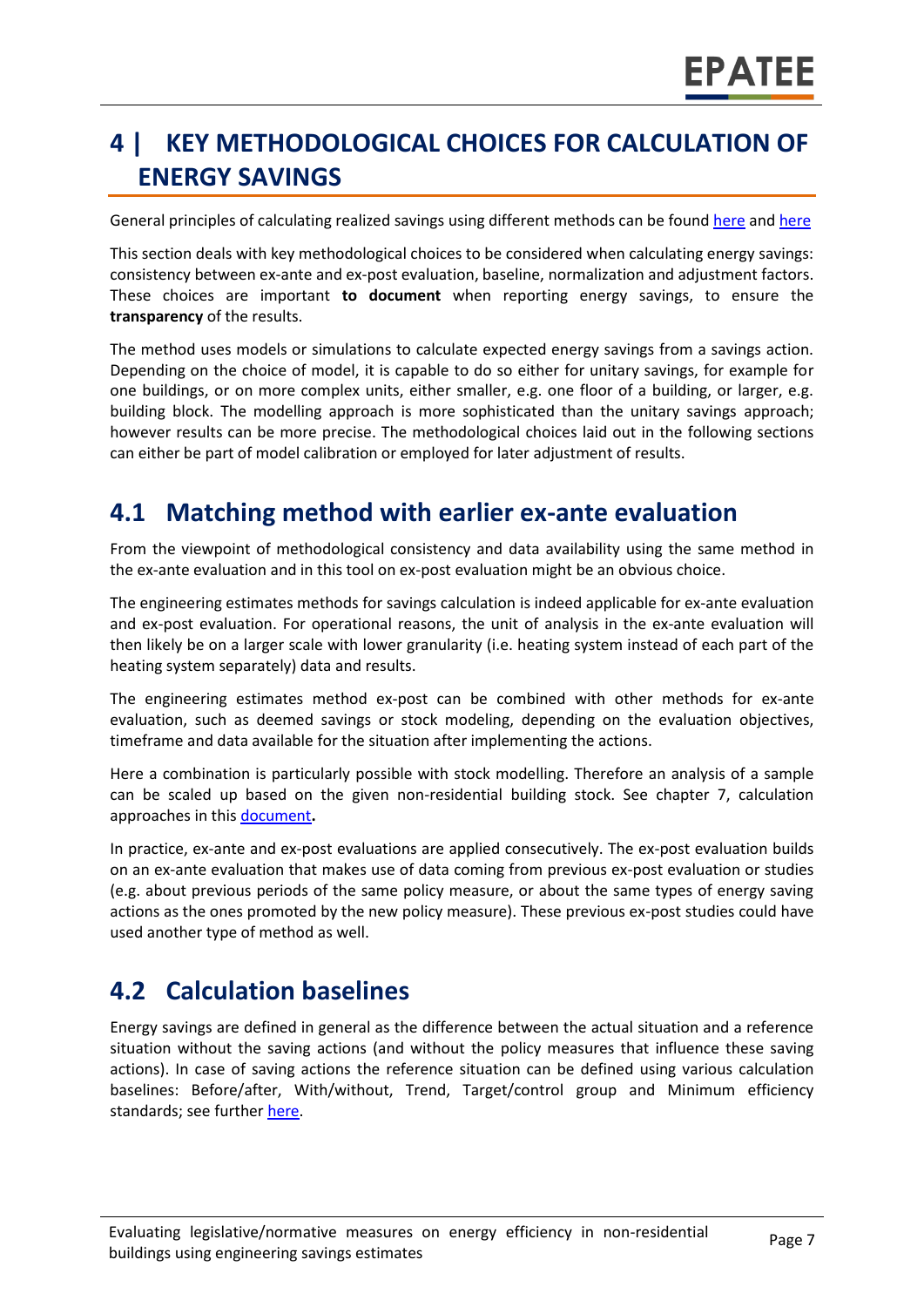Energy savings resulting from saving actions due to policy measures for normative legislative measures using engineering estimates method in the non-residential buildings sector can be calculated from the following options:

- For *new buildings* the "before/after" option is not valid, but the "with/without" option can be applied. In case the building should comply with a new, more stringent standard, the option "(previous) standard" is also possible.
- For *renovated buildings* the option "before/after" is the most obvious choice, also in the case that the renovated building should comply with a standard.

#### See also [here](https://www.epatee-toolbox.eu/wp-content/uploads/2019/04/Application_of_KB_savings_baselines_and_correction_factors_in_the_Toolbox_and_PSMCs_190418_.pdf)

Depending on the requirements in section 3 on evaluation objectives and requirements, preference should be given to minimum efficiency standards as baseline or if not available to before/after (renovation) or with/without (new). In some legal frameworks, for example Article 7 energy savings reporting in the European Energy Efficiency Directive (EED), the choice of these baselines is obligatory.

See further information in this [document.](https://www.academia.edu/14979876/Evaluating_energy_efficiency_policy_measures_and_DSM_programmes)

#### **4.3 Normalization factors**

The calculation with minimum efficiency standards of comparison with trends provides a change in energy consumption that should be corrected for influences on energy consumption other than the saving actions. These so-called normalization factors can be **weather** (with effect on consumption), and changes in energy using **activities**, such as production (industry), occupation rate (buildings) or car usage (transport).

Normalization factors can also comprise Performance gap and the Pre-bound effect (see [link to doc on normalization and adjustment factors, gross and net savings, etc. [here.](https://www.epatee-toolbox.eu/wp-content/uploads/2019/04/Saving_calculation_methods_for_EPATEE_Toobox_2019_04_24.pdf)

For the specific guidance at hand the normalization factors can concern weather, rebound effect and occupation rate. See table 1 in this [link](https://www.epatee-toolbox.eu/wp-content/uploads/2019/04/Saving_calculation_methods_for_EPATEE_Toobox_2019_04_24.pdf) an[d here.](https://www.academia.edu/14979876/Evaluating_energy_efficiency_policy_measures_and_DSM_programmes)

Normalization factor Weather concerns a correction of energy consumption data for differences in outdoor temperature during the heating season or cooling season. The baseline calculations are executed with energy consumption data that have been corrected for yearly deviations from the long-term mean outdoor temperature (e.g. actual versus mean heating/cooling degree days).

Energy consumption can furthermore be corrected for occupation rate of buildings (with effect on heating/lighting), when this rate is different for the baseline situation and the situation after the saving actions.

See also [here.](https://www.researchgate.net/publication/258260849_Evaluating_energy_efficiency_policy_measures_DSM_programmes)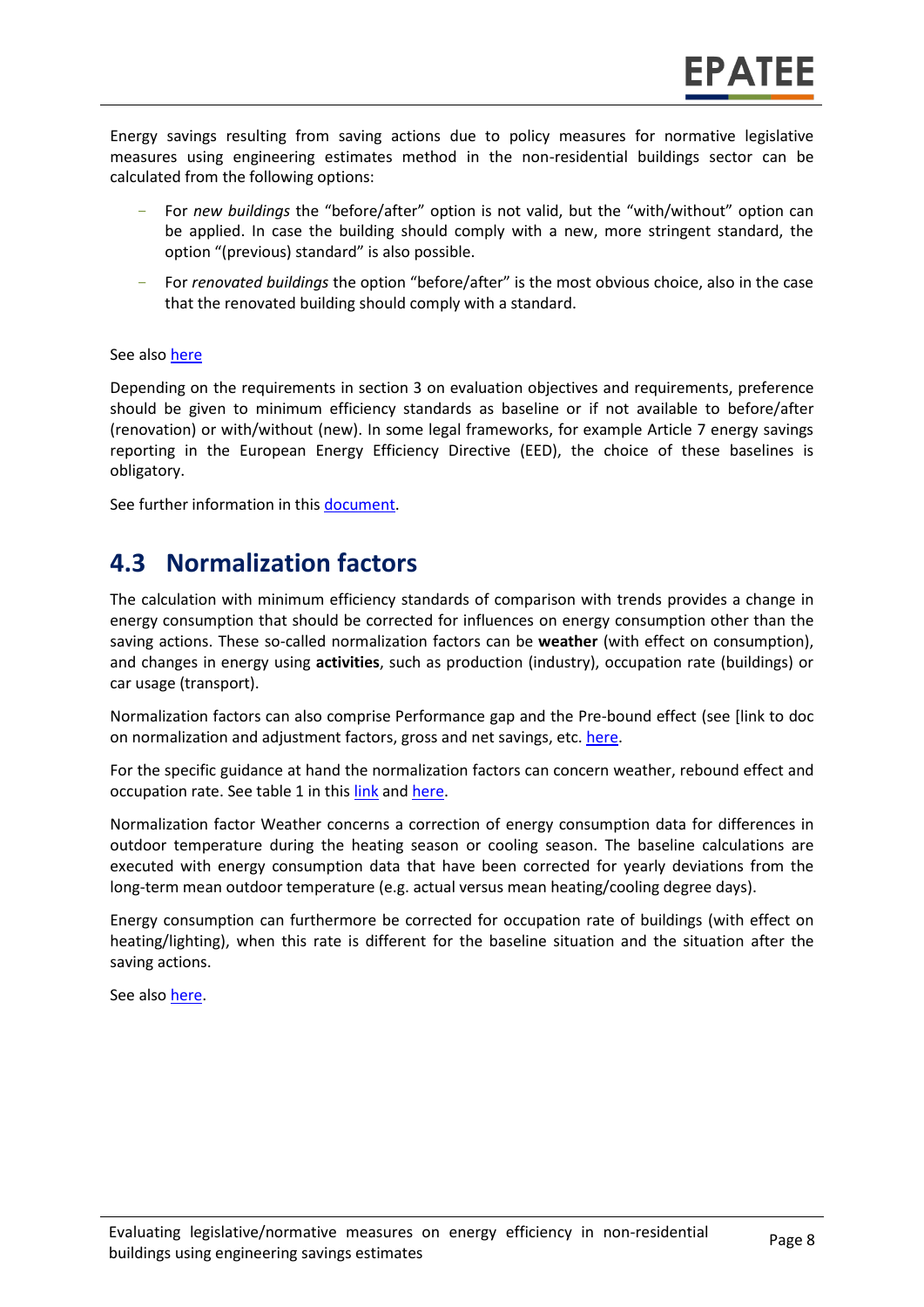#### **4.4 Adjustment factors**

Adjustment factors define which part of the calculated energy savings can be attributed to a policy measure or meets the definition of savings specified in the evaluation objectives or reporting requirements (see next section on "Calculating Gross and net savings).

Adjustment factors can concern the Free rider effect, the Spill-over/multiplier effect, Additionality and Non-compliance, se[e here](https://www.epatee-toolbox.eu/evaluation-principles-and-methods/general-principles/saving-calculation-methods-and-their-application-in-the-epatee-toolbox/)

Additionality and non-compliance are connected to unitary savings, while free riders and spill-over work through the number of actions (see next section on "Calculating Gross and Net savings).

Double counting might be relevant in case of another policy focusing on the same saving actions as evaluated with the specific guidance tool at hand. Double counting can only be accounted for at a higher level than individual specific guidance tools**;** see Distinction of energy efficiency improvement measures by type of appropriate evaluation method, [here](https://www.epatee-lib.eu/media/docs/EMEEES_WP2_D1_Assessment_existing_evaluation_2008-04-21.pdf) and [here.](https://www.academia.edu/14979876/Evaluating_energy_efficiency_policy_measures_and_DSM_programmes)

For legislative actions, the adjustment factors free rider and spill-over effect are not relevant because energy efficiency action is obligatory. However, when a legislative action is accompanied by financial support programmes, free rider and spill-over effects have to be calculated.

For correction of the gross unitary savings, the mentioned additionality and non-compliance factors can be applied; see table 1 in thi[s link.](https://www.epatee-toolbox.eu/evaluation-principles-and-methods/general-principles/saving-calculation-methods-and-their-application-in-the-epatee-toolbox/)

Alternatively, for correction of the gross number of saving actions, free rider and spill-over effects are applied as the adjustment factors.

Further information can be found in chapter 8 of thi[s document](https://www.epatee-toolbox.eu/wp-content/uploads/2019/04/Saving_calculation_methods_for_EPATEE_Toobox_2019_04_24.pdf)

For free riders a distinction must be made between saving actions due to the policy measure and actions, which would have been taken anyway. The engineering estimates method does not provide directly this information, thus other ways must be found. This can be a survey among participants to the policy measure about their motivation, or application of Randomized Controlled Trials (RCT) or Quasi-experimental designs (see further in this [topical case study.](https://www.epatee-toolbox.eu/evaluation-principles-and-methods/epatee-topical-case-study-evaluating-net-energy-savings/) However, RCTs and Quasiexperimental designs require the existence of a treatment and comparison group. As mentioned above, this is not possible for normative legislative measures as long as they are not combined with other measures like financial support.

In case of top-down methods, adjustment factors concern autonomous savings (or technological progress) and price-induced energy efficiency progress.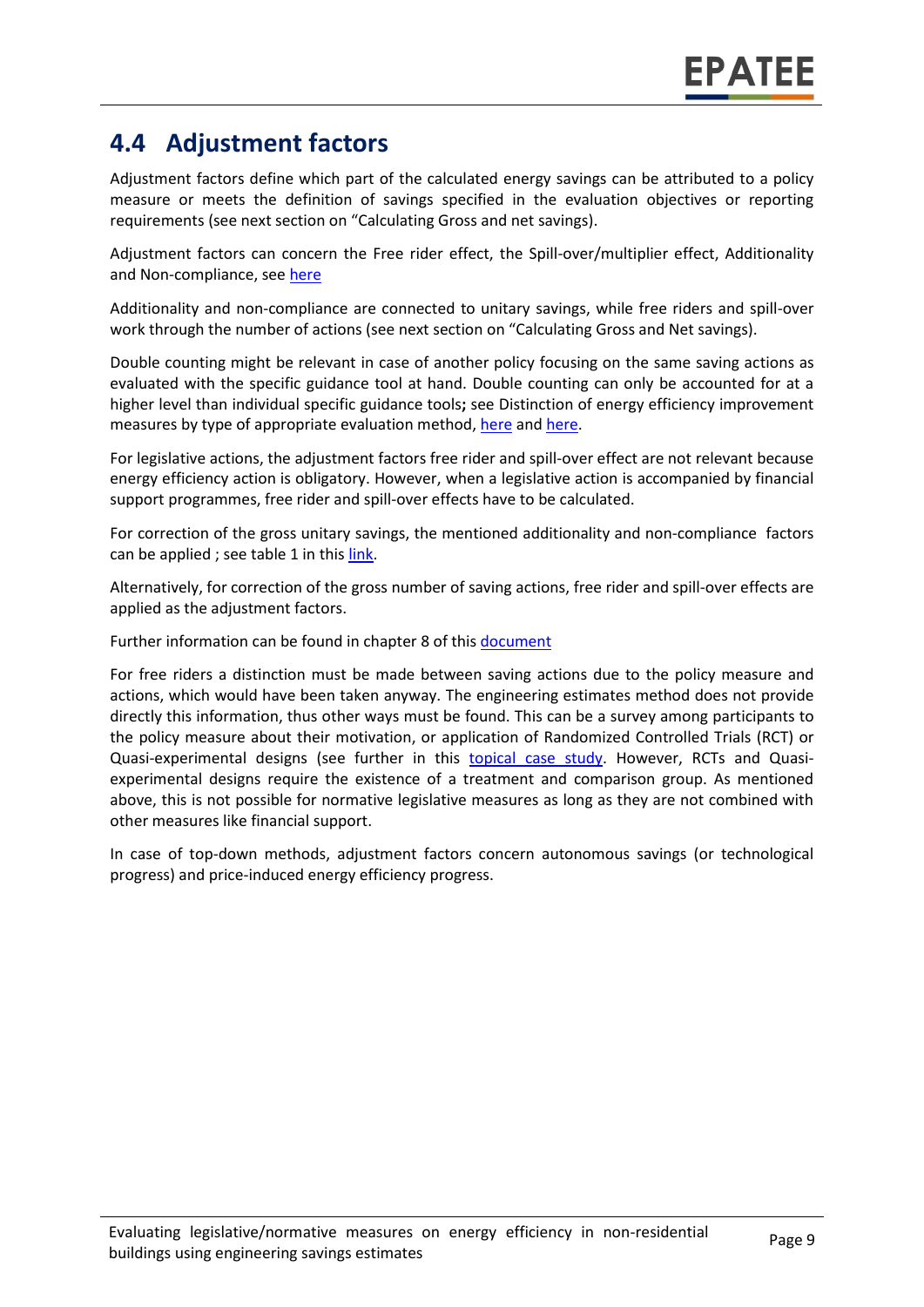#### **4.5 Calculating Gross and Net energy savings**

Gross savings concern the calculated savings from saving actions using a chosen baseline and normalization factors. Net savings concern the savings attributed to policy measures or to a stakeholder (e.g. an energy company with an obligation to realise savings at their customers).

When calculating the savings a distinction must be made for most specific guides to the **unitary savings** and **number of actions**; see [here.](https://ec.europa.eu/energy/intelligent/projects/en/projects/emeees)

The gross unitary savings can be calculated using the baseline(s) minimum standards or, if not possible, before/after (renovation) or with/without (new building). A correction for relevant normalization factors (weather and building occupancy) is then applied.

The gross number of actions can be determined with the complementary method stock modelling. (see chapter 2).

Total gross savings are equal to gross unitary savings times gross number of actions.

Net unitary savings can be determined from gross unitary savings applying the relevant adjustment (see section on adjustment factors).

Alternatively, net number of actions are determined from the gross number applying the relevant adjustment factors (see section on adjustment factors).

Net total savings are equal to net unitary savings times number of actions or unitary savings times net number of actions; see [here](https://www.academia.edu/14979876/Evaluating_energy_efficiency_policy_measures_and_DSM_programmes) an[d here.](https://www.epatee-lib.eu/media/docs/D4_EMEEES_Final.pdf)

Gross savings can be corrected for non-compliance due to inappropriate implementation of saving actions. To this end data should be available of sample-wise checks on the implementation.

The savings should be corrected for the Double counting effect, i.e. the overlap between the savings due to normative legislative action and savings due to other policy measures. The overlap in the calculated savings of both policy measures cannot be processed at the level of an advanced guide, but must be corrected at the level of savings due to overall policy portfolios. For addressing double counting see the previous two links.

Finally, see section 8 on concrete examples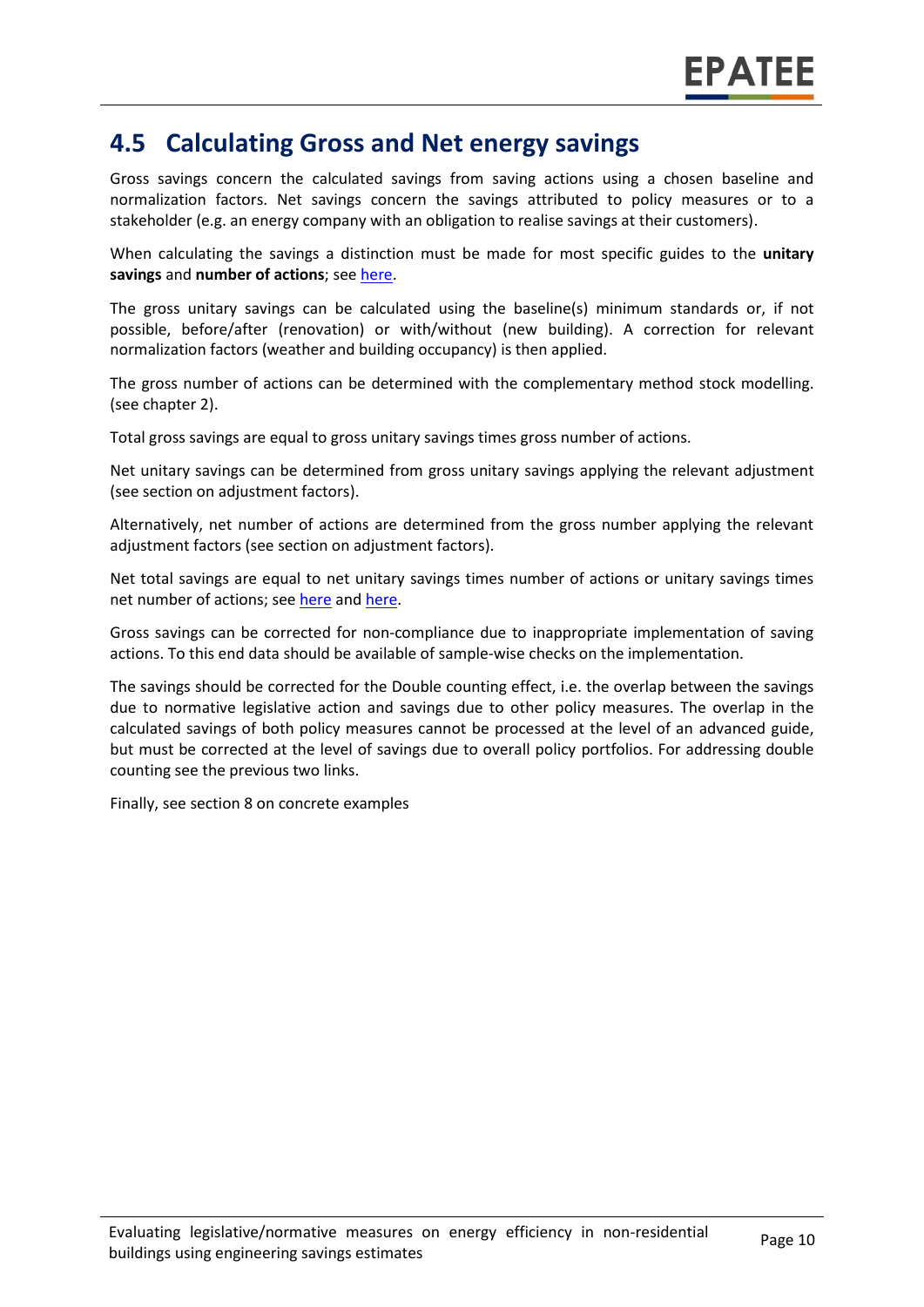# **5 | INPUT AND OUTPUT**

# **5.1 Main data requirements, sources and collection techniques**

Data requirements specified in the table below correspond to the calculation of energy savings, when using the baseline option minimum standards, before/after or with/without is considered using the engineering estimate method.

| <b>Calculation subject</b>                                                          | <b>Data requirements</b>                                                                                                             | Possible data sources and<br>collection technics                                                      |
|-------------------------------------------------------------------------------------|--------------------------------------------------------------------------------------------------------------------------------------|-------------------------------------------------------------------------------------------------------|
| <b>Energy consumption</b>                                                           | <b>Energy consumption</b><br>measurements<br>Delineation of energy<br>consumption of equipment<br>affected by the savings<br>action. | Energy consultants, smart meters,<br>utilities, surveyed consumption<br>data with plausibility check. |
| <b>Normalization factors</b><br>affecting energy consumption                        | Temperature data,<br>occupancy data                                                                                                  | Free and commercial databases for<br>weather<br>Surveyed occupancy data                               |
| Adjustment factors for 1.<br>unitary savings or 2. number<br>of actions             | 1. Additionality or non-<br>compliance optional, 2. not<br>necessary (if not combined<br>with subsidies)                             | 1.Non-compliance from inspection<br>and additionality from surveys                                    |
| Primary energy factors applied<br>(for conversion from final to<br>primary savings) | Energy source saved<br>(Employed technology)                                                                                         | National or international<br>publications like EED Guidance<br>notes.                                 |
| <b>Number of actions</b>                                                            | <b>Number of actions</b>                                                                                                             | Data from licenses for new or<br>renovated buildings                                                  |

#### **Data issues when evaluating net energy savings**

The main good practice to ensure the feasibility and reliability of the evaluation of net energy savings is to think about the method to be used when designing (or revising) the normative legislative measure.

Experience indeed shows that unless the data collection has been planned in advance, it will be very costly, time-consuming or even impossible to collect the data required to apply most of the methods that can be used to evaluate net energy savings. Which makes that in practice, using surveys will remain the only option possible (or considered feasible).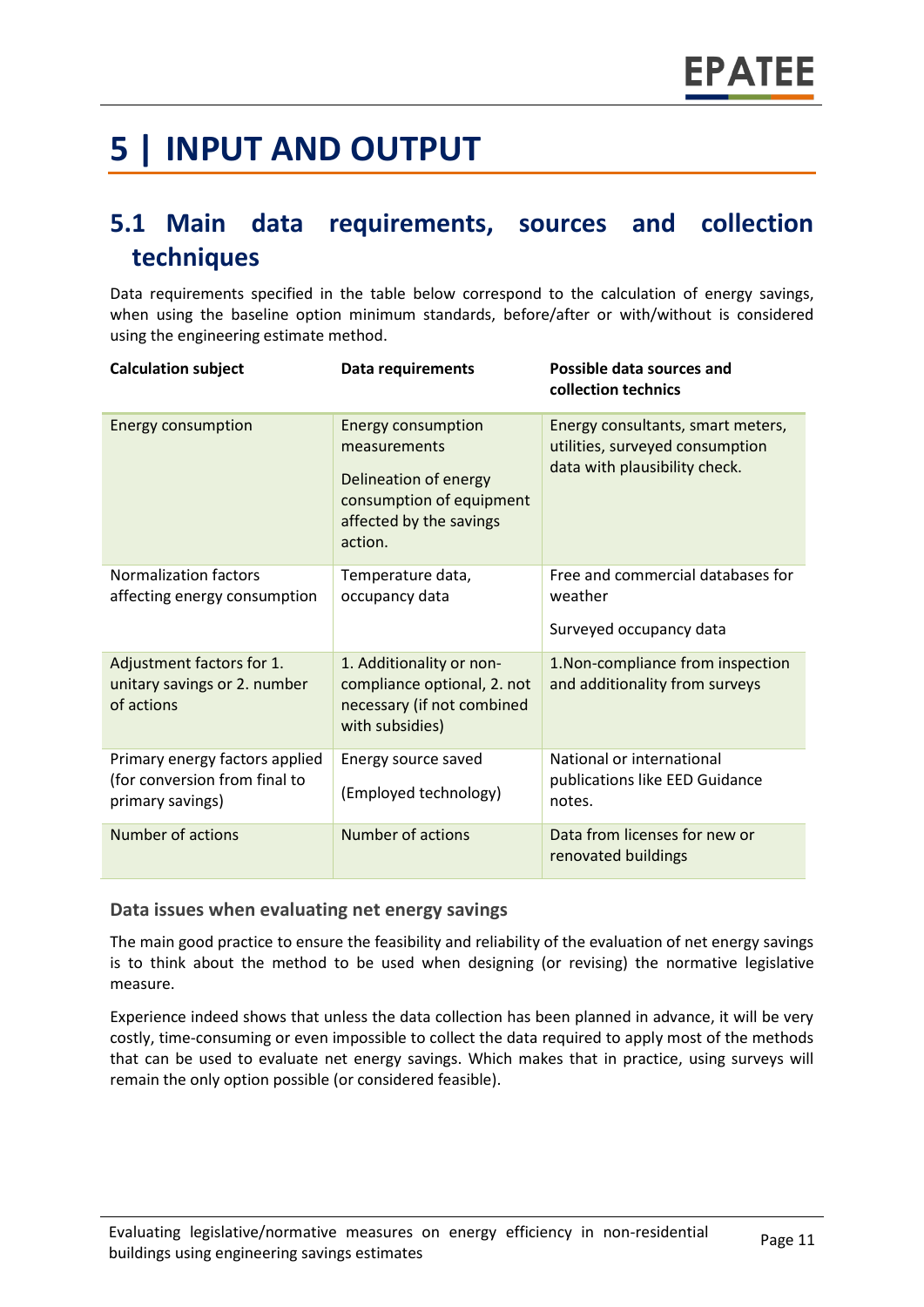The main challenges when using surveys are:

- to achieve a high answer rate, in order to limit sampling bias;
- to use question phrasing that can limit the risk of bias in the answers.

For more details about the evaluation of net energy savings, see the [topical case study](https://www.epatee-toolbox.eu/wp-content/uploads/2018/10/epatee_topical_case_study_evaluating_net_energy_savings.pdf)

For possible other methods with different data demands, see the section on alternatives for the chosen method.

#### **5.2 Energy savings in final terms or in primary terms**

Energy savings can be expressed in final terms or in primary terms. See definitions about primary and final energy [here.](https://www.epatee-toolbox.eu/wp-content/uploads/2018/10/Definitions-and-typologies-related-to-energy-savings-evaluation.pdf)

Final energy savings are based on a reduction of energy consumption at the end-user premises and savings for all energy carriers are added up. For primary energy savings account is taken of the conversion losses when providing the energy carriers to end-users. E.g. for electricity 2-3 times the amount delivered to the end-user is used as input in power production. Therefore, saving one unit of electricity saves 2-3 unit of fuel in power production. The energy savings in primary energy terms provides savings that represent the reduction in primary energy consumption (before conversion in energy carriers for end-users), and before possible transport and distribution of energy that can generate further energy losses.

Engineering estimates can calculate savings in final terms. It can also calculate savings in primary terms provided that savings at end-users are calculated for each energy carrier apart, and primary factors are available to convert the savings in final terms to savings in primary terms.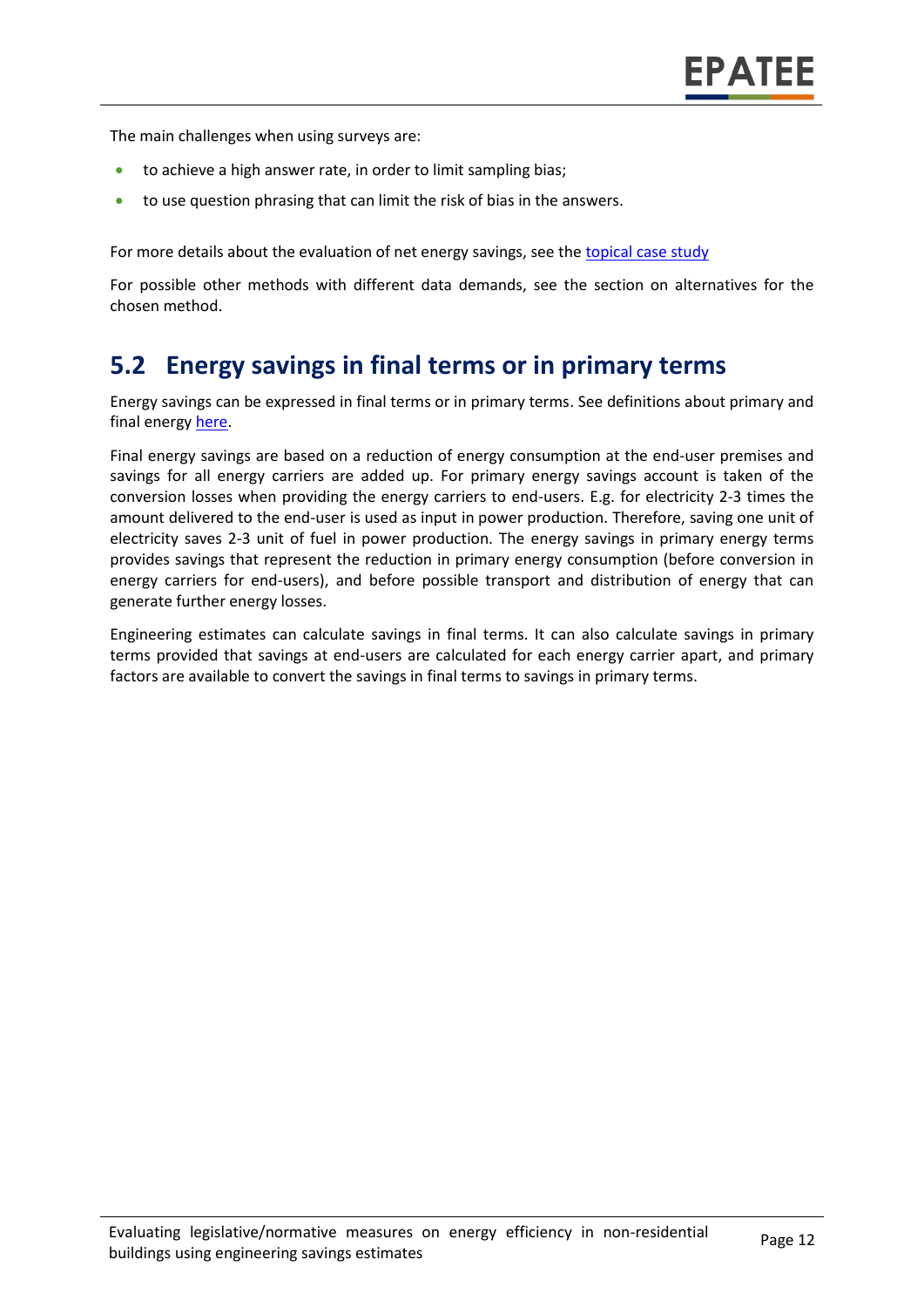#### **5.3 Energy savings over time**

Implemented saving actions in a year lead to savings over a number of consecutive years (e.g. a more efficient boiler can save gas over its lifetime of about 15 years, insulation over up to 30 years and more efficient computers up to 5 years). Energy savings can be calculated in different metrics in terms of time reference, for example: year-to-year, annual, cumulated annual, cumulative. See the definitions [here.](https://www.epatee-toolbox.eu/wp-content/uploads/2018/10/Definitions-and-typologies-related-to-energy-savings-evaluation.pdf)

The calculated yearly savings concern the savings of all new saving actions in that year. In this approach only data for the savings in the chosen year are needed.

Adding up the yearly savings over a period, provided that earlier saving actions are still delivering savings, leads to cumulative savings. For the cumulative savings data are needed for the whole period.

Another cumulative approach, to be applied for the EE directive, is to multiply the (new) savings in a year with the number of years up to a target year and add this result with that for all other years up to the target year. This cumulative approach stimulates early saving actions, as these count more times to the target than later actions.

Finally, savings from a saving action can be discounted and summed up over the lifetime of the action See link [here.](https://www.epatee-toolbox.eu/wp-content/uploads/2018/10/Definitions-and-typologies-related-to-energy-savings-evaluation.pdf)

Engineering estimates can provide yearly savings of new saving actions in that year. It can also provide cumulative savings, provided that data are available over a period.

Cumulative savings according to the Energy Efficiency Directive can be provided when the lifetimes of savings actions are known. Finally, the tool can provide discounted cumulative savings when discount factors (e.g. economic discounting or technical performance discounting) have been defined for yearly savings over time.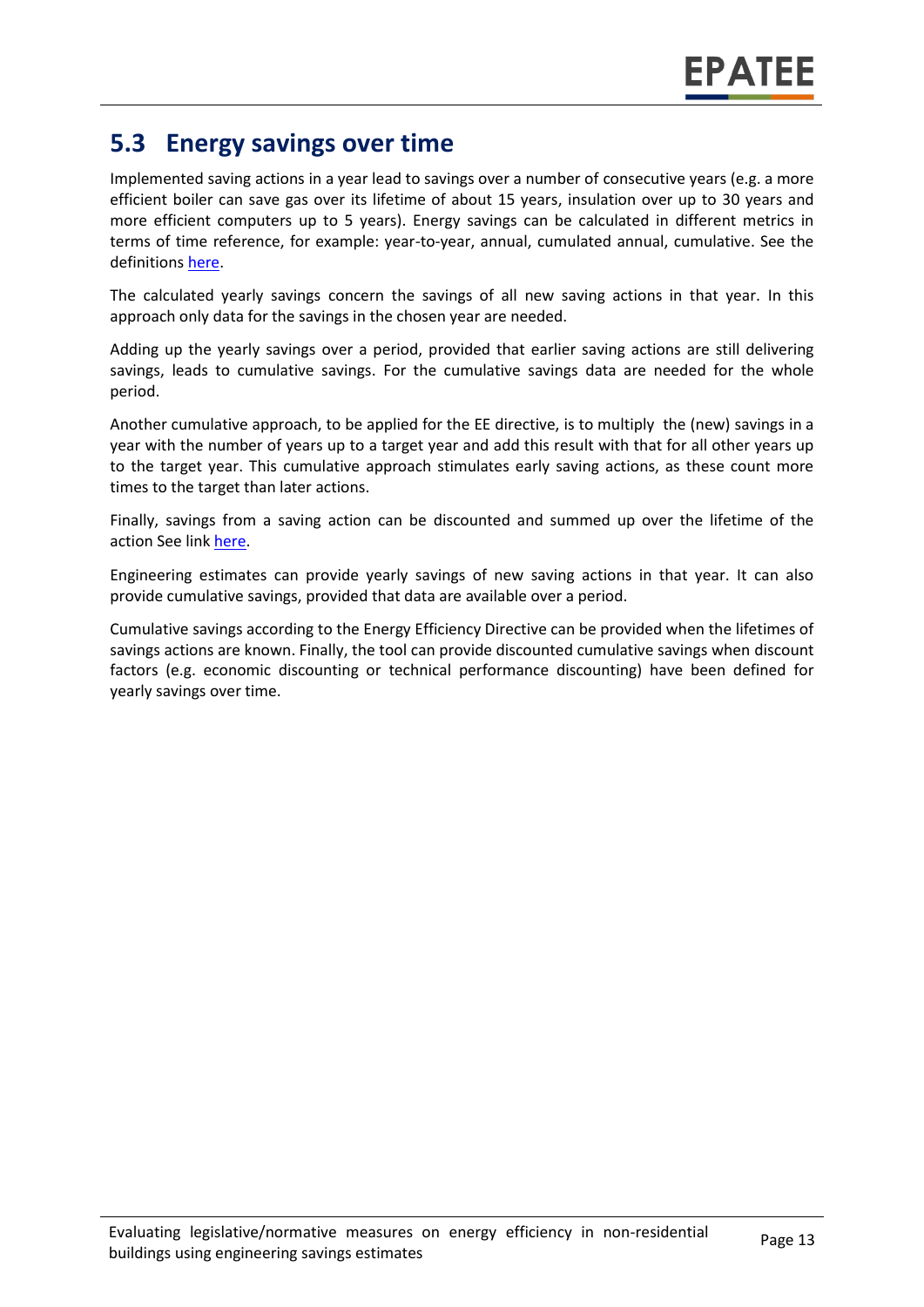# **6 | ALTERNATIVE FOR CHOSEN METHOD**

### **6.1 Alternatives for the chosen method**

Often other savings calculation methods can be applied as well, although they will all have pros and cons regarding various aspects dealt with in preceding sections.

The table below presents the pros and cons of the method for evaluating normative legislative measures in the non-residential buildings sector, and for commonly used alternative methods for the same combination of policy measure and sector.

| <b>Type of method</b>                            | <b>Pros</b>                                                                                                                      | Cons                                                                                                                                                                                                     |
|--------------------------------------------------|----------------------------------------------------------------------------------------------------------------------------------|----------------------------------------------------------------------------------------------------------------------------------------------------------------------------------------------------------|
| <b>Engineering Estimates</b><br>(Method at hand) | <b>Detailed estimate</b><br>Relatively simple and cost-<br>effective<br>Calculation already after<br>planning phase              | Real savings can deviate from<br>estimate<br>Participants may deviate from<br>the planned action (not<br>relevant as far as legislative<br>measure is not used in<br>combination with other<br>measures) |
| Measurement                                      | Most exact savings calculation                                                                                                   | Expensive and time-consuming<br><b>Technically challenging</b><br>Analysis only after physical<br>implementation of savings<br>action                                                                    |
| Unitary energy savings                           | Simplest method for rather<br>detailed estimate<br>Very simple and cost-effective<br>Calculation already after<br>planning phase | Rather imprecise due to<br>performance differences in a<br>system<br>May neglect systemic<br>influences on savings<br>Participants may deviate from<br>the planned action (see above)                    |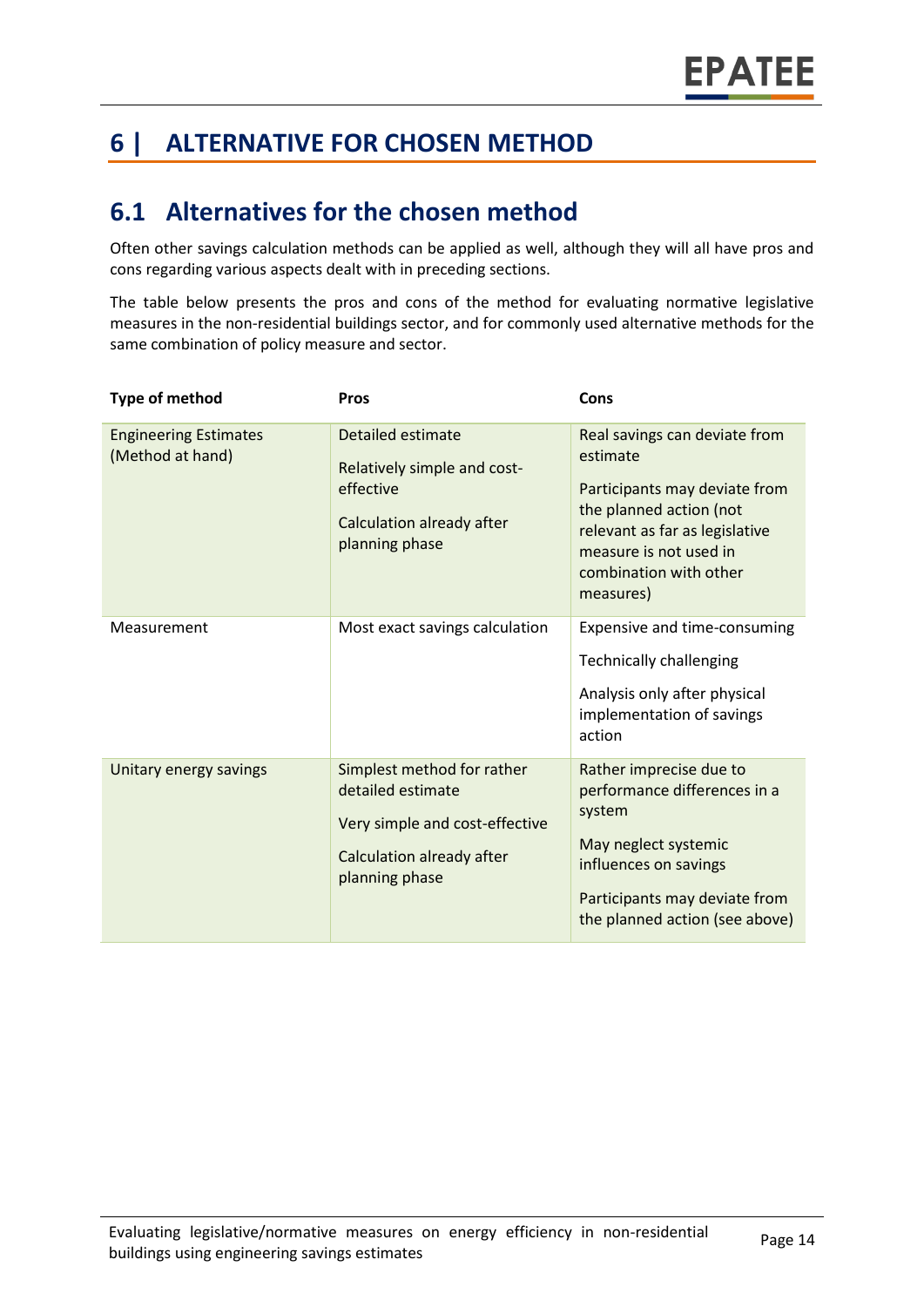# **7 | ADDITIONAL EVALUATION RESULTS**

# **7.1 Calculating avoided CO<sup>2</sup> emissions**

Avoided  $CO<sub>2</sub>$  emissions can be evaluated from the energy savings by applying emission factors. Four key aspects are to be taken into account when choosing the emission factor(s):

- 1) Emission factors vary according to the **energy source**, so the data about energy savings need to be available per energy type.
- 2) Emission factors for a given type of energy **can vary over time** (especially for **electricity**).
- 3) Emission factors can take into account:
	- a. **Direct emission factors**: that take into account the emissions generated when producing the energy used;
	- b. **Lifecycle emission factors**: which take into account all the emissions generated from the extraction of the energy resources up to the dismantling of the energy production plant (i.e. power plant, refinery...).

Due to the differences that the choice of emission factor(s) can induce, it is important to document what emission factor(s) has(have) been used.

The reduction in  $CO<sub>2</sub>$ -emissions can only be calculated when savings are calculated per relevant energy carrier and a specific emission factor is available for each energy carrier.

The avoided emission of **other greenhouse gases** due to energy savings are not taken into account here, as these emissions (and more specifically their reductions) are generally negligible compared to  $CO<sub>2</sub>$  (apart from policy measures targeting the agriculture sector).

**IPCC** (Intergovernmental Panel on Climate Change) provides a **[detailed database](https://www.ipcc-nggip.iges.or.jp/EFDB/main.php) of peer-reviewed emission factors.** 

# **7.2 Calculating other co-benefits**

Possible co-benefits from saving energy concern:

- Additional employment
- Reduction of energy poverty
- Other emission reductions ( $NO<sub>x</sub>$ ,  $SO<sub>2</sub>$ , fine particles, etc.)
- Better indoor climate
- Reduced dependency on energy import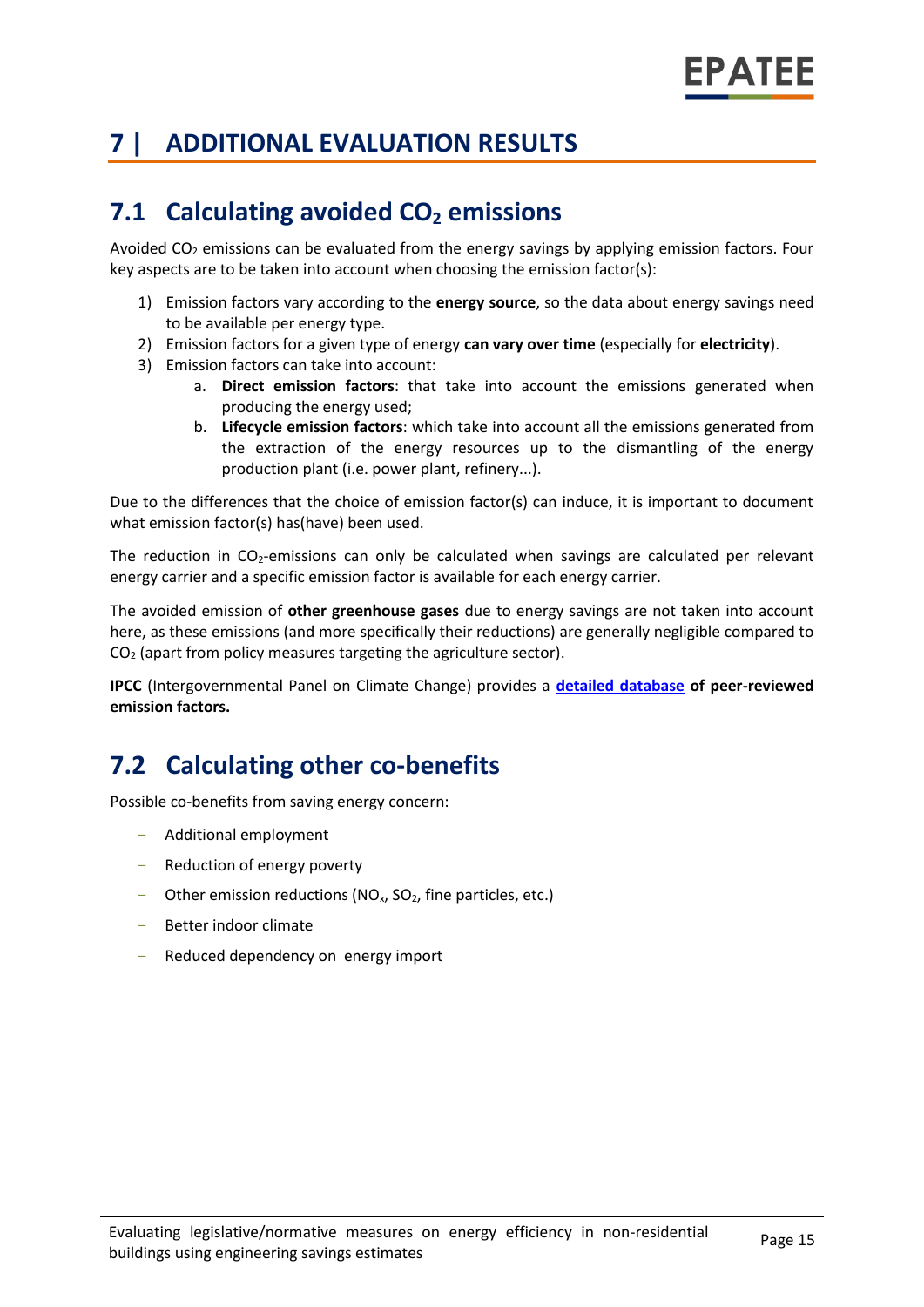The following co-benefits are regarded as most relevant and/or feasible to calculate in conjunction to this tool (see table)

The calculation of the co-benefits is explained in the references.

| <b>Type of co-benefits</b> | Why it can be relevant (and<br>for whom)                                                                | References where more details can be<br>found |
|----------------------------|---------------------------------------------------------------------------------------------------------|-----------------------------------------------|
| Employment                 | Investment in energy<br>efficiency, especially in the<br>building sector, generates<br>local employment | https://combi-project.eu/                     |

#### **7.3 Other aspects of importance**

For the following aspect an evaluation can be executed (see table).

| Type of aspects    | Why it is evaluated                                                | References where more details can be found                                                      |
|--------------------|--------------------------------------------------------------------|-------------------------------------------------------------------------------------------------|
| Indoor air quality | Air quality can<br>decrease due to a<br>poor ventilation<br>system | Evaluation of the tightening of the energy<br>performance coefficient of new dwellings see here |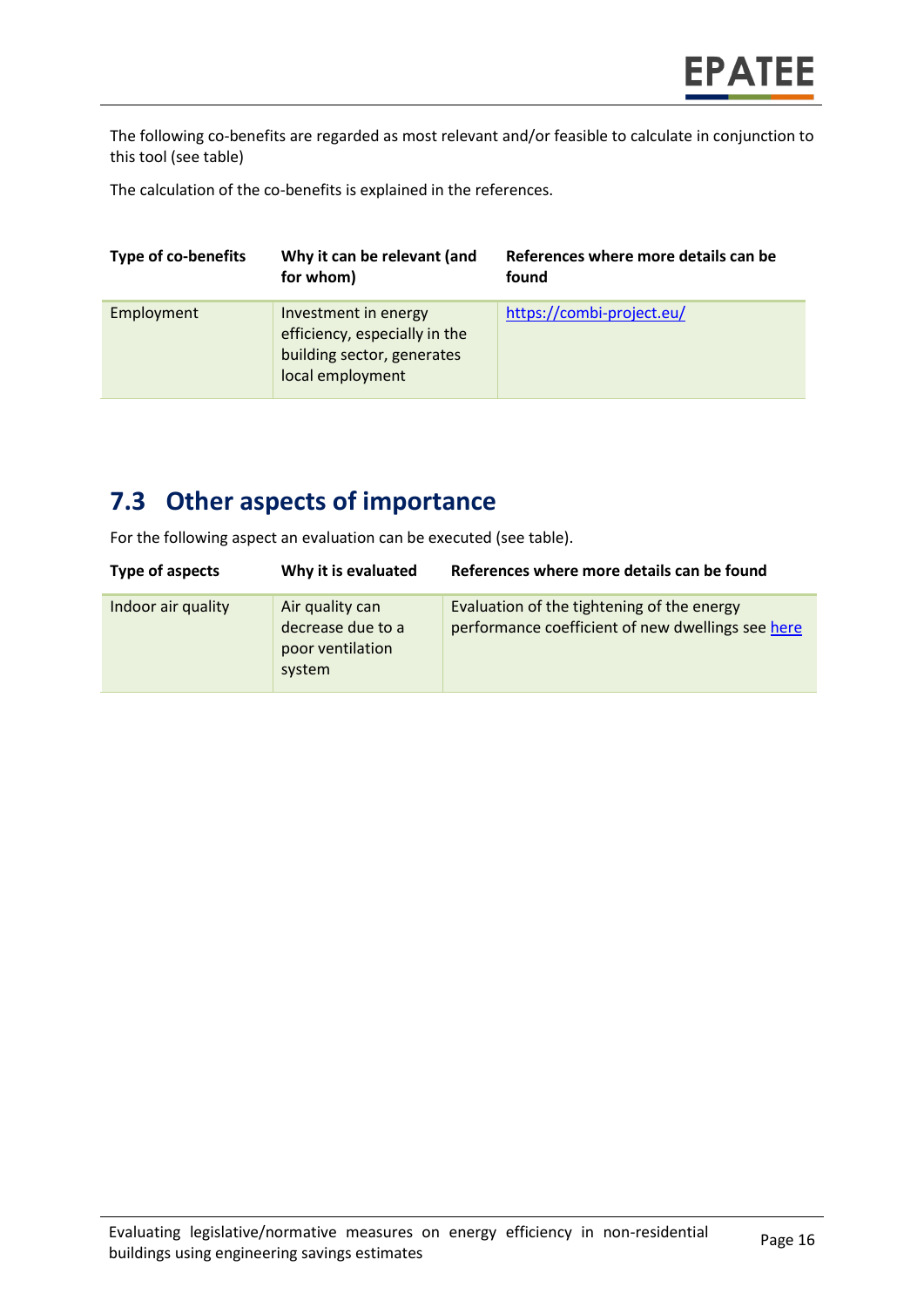# **8 | CONCRETE EXAMPLES**

A concrete example for normative legislative measures in the non-residential buildings sector could not be found. However, many parallels are present with residential buildings. One comprehensive study has been performed by Joanne Wade and Nick Eyre (2015) for the UK Energy Research Center. "Energy Efficiency Evaluation: The evidence for real energy savings from energy efficiency programmes in the household sector". Section 4.1 treats minimum efficiency standards for buildings.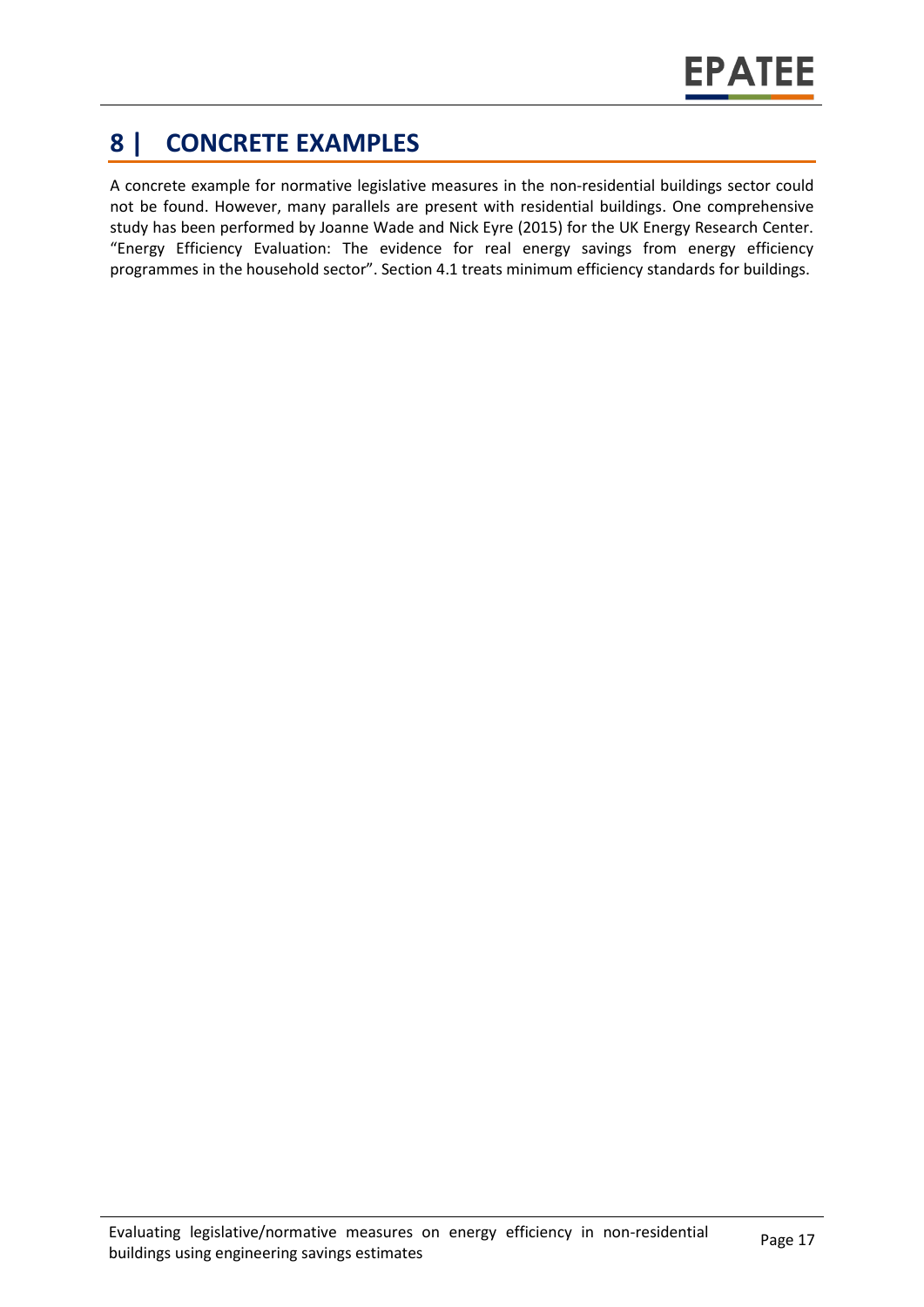#### **9 | FURTHER READING**

#### **General guidance on evaluations**

- Baumgartner, R. (2017). Chapter 12: Survey Design and Implementation for Estimating Gross Savings Cross-Cutting Protocol. The Uniform Methods Project: Methods for Determining Energy-Efficiency Savings for Specific Measures. Prepared for NREL (National Renewable Energy Laboratory), September 2017.<http://www.nrel.gov/docs/fy17osti/68568.pdf>
- Hoffman, I., Schiller, S., Todd, A., Billingsley, M., Goldman, C., Schwartz, L., 2015. Energy Savings Lifetimes and Persistence: Practices, Issues and Data. Technical Brief, Lawrence Berkeley National Laboratory, May 2015[. https://emp.lbl.gov/publications/energy-savings-lifetimes-and](https://emp.lbl.gov/publications/energy-savings-lifetimes-and)
- Eichhammer et al., 2008. Distinction of energy efficiency improvement measures by type of appropriate evaluation method. Final Report on Evaluation and Monitoring for the EU Directive on Energy End-Use Efficiency and Energy Services. [EMEEES Project report.](https://ec.europa.eu/energy/intelligent/projects/en/projects/emeees)

#### **Relevant case studies**

• EPATEE Case Study "[Nordic Countries (Iceland, Finland, Norway, Sweden, Denmark) Nordsyn (Market Surveillance of Ecodesign and Energy Labelling) and the Effect Project